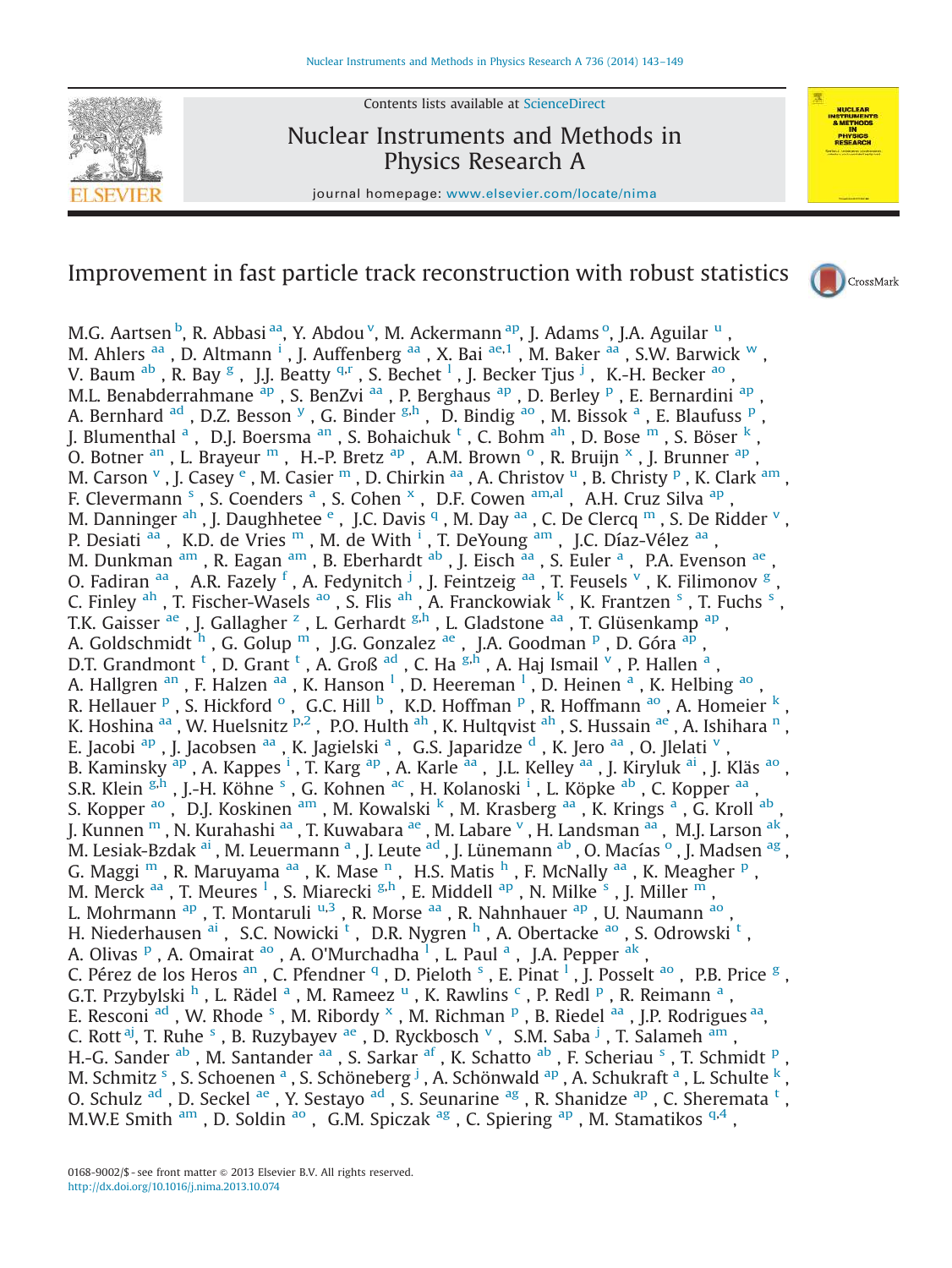T. Stanev <sup>ae</sup> , A. Stasik <sup>k</sup> , T. Stezelberger <sup>h</sup> , R.G. Stokstad <sup>h</sup> , A. Stößl <sup>ap</sup> , E.A. Strahler <sup>m</sup> , R. Ström <sup>an</sup> , G.W. Sullivan <sup>p</sup> , H. Taavola <sup>an</sup> , I. Taboada <sup>e</sup> , A. Tamburro <sup>ae</sup> , A. Tepe <sup>ao</sup> , S. Ter-Antonyan <sup>f</sup> , G. Tešić <sup>am</sup> , S. Tilav <sup>ae</sup> , P.A. Toale <sup>ak</sup> , S. Toscano <sup>aa</sup> , E. Unger <sup>j</sup> , M. Usner  $^{\rm k}$  , S. Vallecorsa  $^{\rm u}$  , N. van Eijndhoven  $^{\rm m}$  , A. Van Overloop  $^{\rm v}$  , J. van Santen  $^{\rm aa}$  , M. Vehring <sup>a</sup> , M. Voge <sup>k</sup> , M. Vraeghe <sup>v</sup> , C. Walck <sup>ah</sup> , T. Waldenmaier <sup>i</sup> , M. Wallraff <sup>a</sup> , Ch. Weaver aa , M. Wellons aa,\*, C. Wendt aa , S. Westerhoff aa , N. Whitehorn aa , K. Wiebe  $^{\rm ab}$  , C.H. Wiebusch  $^{\rm a}$  , D.R. Williams  $^{\rm ak}$  , H. Wissing  $^{\rm p}$  , M. Wolf  $^{\rm ah}$  , T.R. Wood  $^{\rm t}$  , K. Woschnagg  $^{\mathrm{g}}$  , D.L. Xu  $^{\mathrm{ak}}$  , X.W. Xu  $^{\mathrm{f}}$  , J.P. Yanez  $^{\mathrm{ap}}$  , G. Yodh  $^{\mathrm{w}}$  , S. Yoshida  $^{\mathrm{n}}$  , P. Zarzhitsky  $\overline{\phantom{a}^{\mathrm{ak}}}$  , J. Ziemann  $\overline{\phantom{a}^{\mathrm{s}}}$  , S. Zierke  $\overline{\phantom{a}^{\mathrm{a}}}$  , M. Zoll  $\overline{\phantom{a}^{\mathrm{ah}}}$  , B. Recht  $\overline{\phantom{a}^{\mathrm{aq}}}$  , C. Ré  $\overline{\phantom{a}^{\mathrm{ar}}}$ 

- <sup>c</sup> Department of Physics and Astronomy, University of Alaska Anchorage, 3211 Providence Dr., Anchorage, AK 99508, USA
- <sup>d</sup> CTSPS, Clark-Atlanta University, Atlanta, GA 30314, USA
- e School of Physics and Center for Relativistic Astrophysics, Georgia Institute of Technology, Atlanta, GA 30332, USA
- <sup>f</sup> Department of Physics, Southern University, Baton Rouge, LA 70813, USA
- <sup>g</sup> Department of Physics, University of California, Berkeley, CA 94720, USA
- <sup>h</sup> Lawrence Berkeley National Laboratory, Berkeley, CA 94720, USA
- <sup>i</sup> Institut für Physik, Humboldt-Universität zu Berlin, D-12489 Berlin, Germany
- <sup>i</sup> Fakultät für Physik & Astronomie, Ruhr-Universität Bochum, D-44780 Bochum, Germany
- k Physikalisches Institut, Universität Bonn, Nussallee 12, D-53115 Bonn, Germany
- <sup>1</sup> Université Libre de Bruxelles, Science Faculty CP230, B-1050 Brussels, Belgium
- <sup>m</sup> Vrije Universiteit Brussel, Dienst ELEM, B-1050 Brussels, Belgium
- <sup>n</sup> Department of Physics, Chiba University, Chiba 263-8522, Japan
- <sup>o</sup> Department of Physics and Astronomy, University of Canterbury, Private Bag 4800, Christchurch, New Zealand
- <sup>p</sup> Department of Physics, University of Maryland, College Park, MD 20742, USA
- <sup>q</sup> Department of Physics and Center for Cosmology and Astro-Particle Physics, Ohio State University, Columbus, OH 43210, USA
- <sup>r</sup> Department of Astronomy, Ohio State University, Columbus, OH 43210, USA
- <sup>s</sup> Department of Physics, TU Dortmund University, D-44221 Dortmund, Germany
- <sup>t</sup> Department of Physics, University of Alberta, Edmonton, Alberta, Canada T6G 2E1
- <sup>u</sup> Département de physique nucléaire et corpusculaire, Université de Genève, CH-1211Genève, Switzerland
- <sup>v</sup> Department of Physics and Astronomy, University of Gent, B-9000 Gent, Belgium
- <sup>w</sup> Department of Physics and Astronomy, University of California, Irvine, CA 92697, USA
- x Laboratory for High Energy Physics, École Polytechnique Fédérale, CH-1015 Lausanne, Switzerland
- <sup>y</sup> Department of Physics and Astronomy, University of Kansas, Lawrence, KS 66045, USA
- <sup>z</sup> Department of Astronomy, University of Wisconsin, Madison, WI 53706, USA
- aa Department of Physics and Wisconsin IceCube Particle Astrophysics Center, University of Wisconsin, Madison, WI 53706, USA
- ab Institute of Physics, University of Mainz, Staudinger Weg 7, D-55099 Mainz, Germany
- ac Université de Mons, 7000 Mons, Belgium
- ad T.U. Munich, D-85748 Garching, Germany
- ae Bartol Research Institute and Department of Physics and Astronomy, University of Delaware, Newark, DE 19716, USA
- af Department of Physics, University of Oxford, 1 Keble Road, Oxford OX1 3NP, UK
- ag Department of Physics, University of Wisconsin, River Falls, WI 54022, USA
- ah Oskar Klein Centre and Department of Physics, Stockholm University, SE-10691 Stockholm, Sweden
- ai Department of Physics and Astronomy, Stony Brook University, Stony Brook, NY 11794-3800, USA
- aj Department of Physics, Sungkyunkwan University, Suwon 440-746, Republic of Korea
- ak Department of Physics and Astronomy, University of Alabama, Tuscaloosa, AL 35487, USA
- al Department of Astronomy and Astrophysics, Pennsylvania State University, University Park, PA 16802, USA
- am Department of Physics, Pennsylvania State University, University Park, PA 16802, USA
- an Department of Physics and Astronomy, Uppsala University, Box 516, S-75120 Uppsala, Sweden
- ao Department of Physics, University of Wuppertal, D-42119 Wuppertal, Germany
- ap DESY, D-15735 Zeuthen, Germany
- aq Department of Computer Science, University of California, Berkeley, CA 94704, USA
- ar Department of Computer Science, Stanford University, Stanford, CA 94305, USA
- 

## article info

## ABSTRACT

Article history: Received 26 August 2013 Received in revised form 28 October 2013 Accepted 28 October 2013 Available online 6 November 2013

The IceCube project has transformed 1 km<sup>3</sup> of deep natural Antarctic ice into a Cherenkov detector. Muon neutrinos are detected and their direction is inferred by mapping the light produced by the secondary muon track inside the volume instrumented with photomultipliers. Reconstructing the muon track from the observed light is challenging due to noise, light scattering in the ice medium, and the possibility of simultaneously having multiple muons inside the detector, resulting from the large flux of cosmic ray muons.

\* Corresponding author. Wisconsin Institutes for Discovery, 330 N. Orchard St., Madison, WI 53715, USA. Tel.: +1 304 542 4464. E-mail addresses: wellons@icecube.wisc.edu, mwellons@gmail.com, mwellons@cs.wisc.edu (M. Wellons).

- 2 Los Alamos National Laboratory, Los Alamos, NM 87545, USA.
- 3 Sezione INFN, Dipartimento di Fisica, I-70126 Bari, Italy.

<sup>&</sup>lt;sup>a</sup> III. Physikalisches Institut, RWTH Aachen University, D-52056 Aachen, Germany

<sup>&</sup>lt;sup>b</sup> School of Chemistry & Physics, University of Adelaide, Adelaide 5005, SA, Australia

<sup>1</sup> Physics Department, South Dakota School of Mines and Technology, Rapid City, SD 57701, USA.

<sup>4</sup> NASA Goddard Space Flight Center, Greenbelt, MD 20771, USA.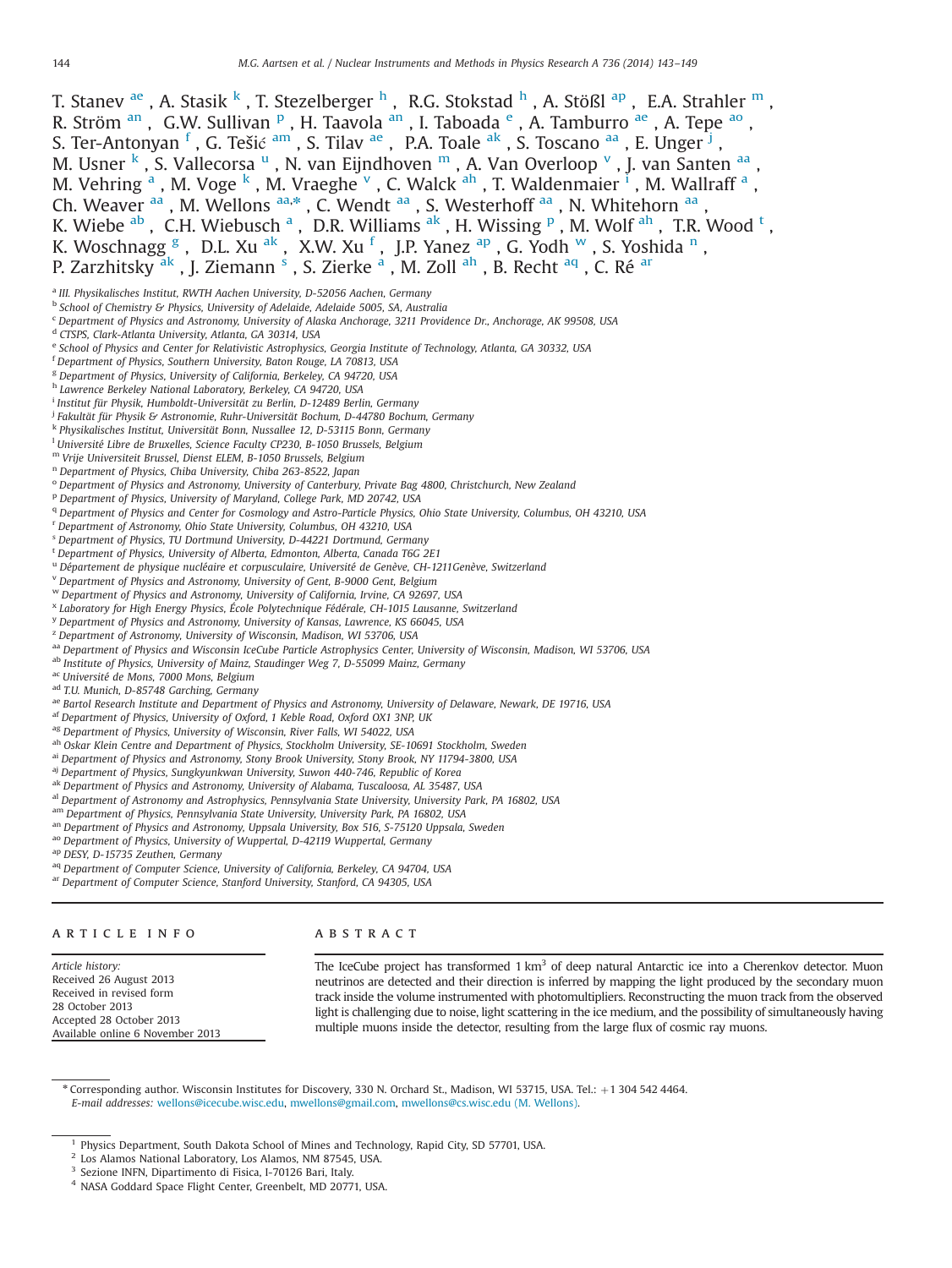This paper describes work on two problems: (1) the track reconstruction problem, in which, given a set of observations, the goal is to recover the track of a muon; and (2) the coincident event problem, which is to determine how many muons are active in the detector during a time window. Rather than solving these problems by developing more complex physical models that are applied at later stages of the analysis, our approach is to augment the detector's early reconstruction with data filters and robust statistical techniques. These can be implemented at the level of on-line reconstruction and, therefore, improve all subsequent reconstructions. Using the metric of median angular resolution, a standard metric for track reconstruction, we improve the accuracy in the initial reconstruction direction by 13%. We also present improvements in measuring the number of muons in coincident events: we can accurately determine the number of muons 98% of the time.

 $\odot$  2013 Elsevier B.V. All rights reserved.

# 1. Introduction

The IceCube neutrino detector searches for neutrinos that are generated by the universe's most violent astrophysical events: exploding stars, gamma ray bursts, and cataclysmic phenomena involving black holes and neutron stars [1]. The detector, roughly  $1 \text{ km}^3$  in size, is located near the geographic South Pole and is buried to a depth of about 2.5 km in the Antarctic ice [2]. The detector is illustrated in Fig. 1, and a more complete description is given in Section 2.

When a neutrino enters the telescope, it occasionally interacts in the ice and generates a muon. The neutrino direction can be inferred from a reconstruction of the muon track. Muons are also generated by cosmic rays interacting in the atmosphere, and separation of the background of cosmic ray muons and neutrinoinduced muons is a necessary step for neutrino analysis. This separation is challenging, as the number of observed cosmic ray muons exceeds the number of observed neutrino muons by over five orders of magnitude [3].

The primary mechanism for separating the cosmic ray muons from the neutrino muons is reconstructing the muon track and determining whether the muon was traveling downwards into the Earth or upwards out of the Earth. Because neutrinos can penetrate through the Earth but cosmic ray muons cannot, it follows that a muon traveling out of the Earth must have been generated by a neutrino. Thus, by selecting only the muons that are reconstructed as up-going, the cosmic ray muons can, in principle, be removed from the data. Because the number of cosmic ray



Fig. 1. The IceCube neutrino detector in the Antarctic ice. A picture of the Eiffel Tower is shown for scale.

muons overwhelms the number of neutrino muons, high accuracy is critical for preventing erroneous reconstruction of cosmic ray muons as neutrino-induced.

Here, we examine two problems that arise in the separation of cosmic ray muons from neutrino muons in the IceCube detector:

- 1. Reconstruction, in which the track of a muon is reconstructed from the observed light at different positions and times in the detector.
- 2. Coincident event detection, in which we detect the number of muons inside the detector, and assign observed photons to a muon.

Sophisticated reconstruction techniques have been developed that computationally model in detail the muon's Cherenkov cone, as well as the scattering and absorption of photons through layers of Antarctic ice with varying optical properties [3–5]. Rather than further refining these techniques, the current work focusses on improving the statistical techniques and optimizing data filtering in the early online track reconstruction performed on the data in real time at the South Pole. Besides benefiting directly any analysis that uses the online reconstruction, such as the search for cosmogenic neutrinos, any later analysis will benefit from improvements made at the early stages of the data collection.

## 1.1. Related work

Track reconstruction and coincident event detection challenges are ubiquitous in particle physics [6–8], both in particle accelerators and cosmic particle detectors. While the work described in this paper builds on the previous technique developed for the IceCube detector [3], these techniques are general purpose and potentially have applications in detectors beyond IceCube.

# 1.2. Outline

We begin by describing the IceCube detector and track reconstruction challenges in Section 2. In Section 3, we describe the reconstruction pipeline including the prior IceCube software, then we present improvements to the online tracking algorithm and discuss the results. Section 4 describes the improvements on coincident event detection and follows a parallel structure to Section 3. We conclude in Section 5.

## 2. IceCube detector and track reconstruction challenges

The IceCube detector is composed of 5160 optical detectors, each containing a photomultiplier tube (PMT) and an onboard digitizer [9]. The PMTs are spread over 86 vertical strings arranged in a hexagonal shape, with a total instrumented volume of approximately  $1 \text{ km}^3$ . The PMTs on a given string are separated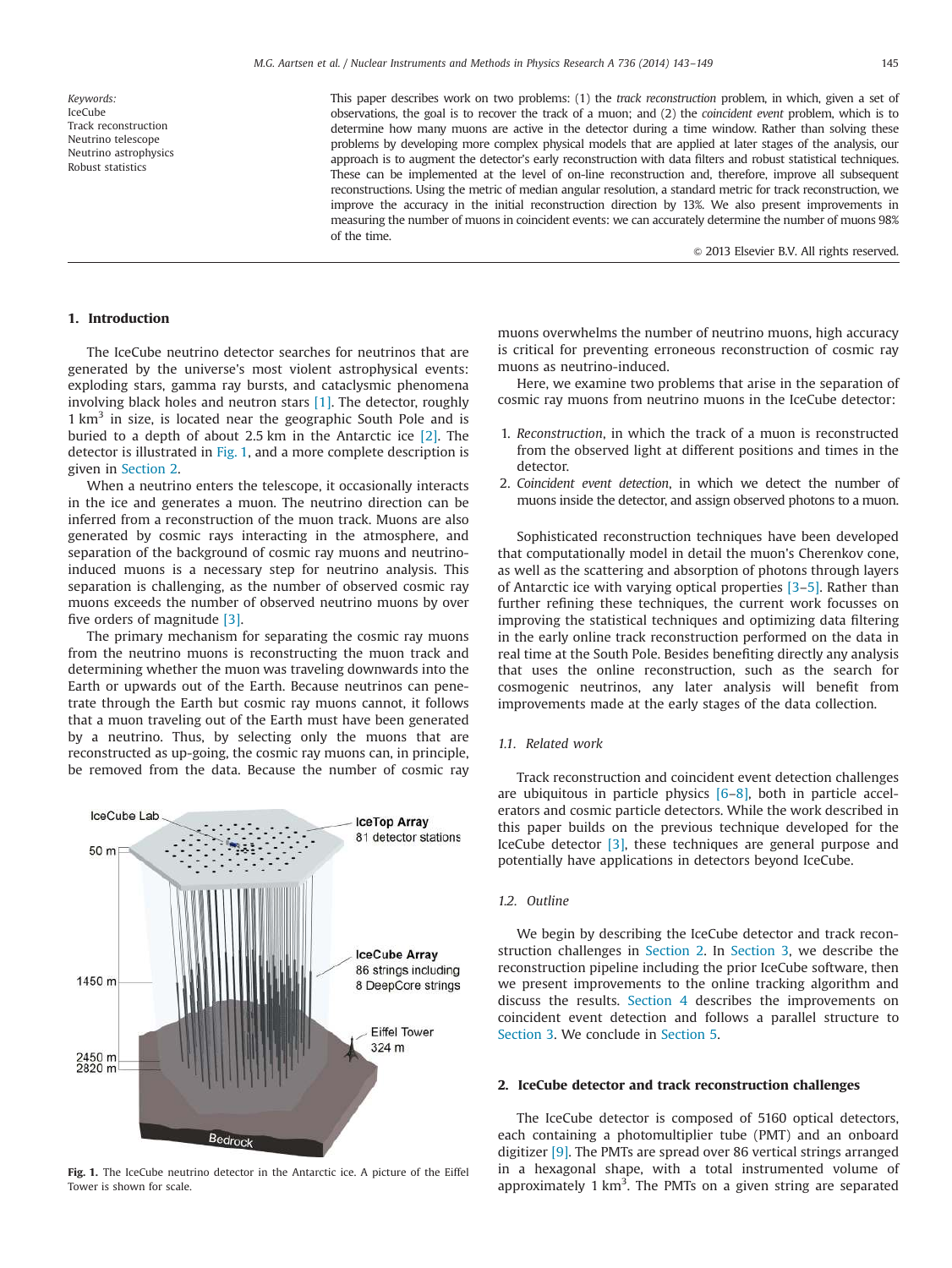vertically by 17 m, and the string-to-string separation is roughly 125 m.

At an abstract level, the IceCube detector operates by detecting muons as they travel through the instrumented volume of ice. As the muon travels through the detector, it radiates light [4], which is observed by the PMTs and quantized into discrete hits [10]. The detector uses several trigger criteria. The most commonly used trigger selects time intervals where eight PMTs (with local coincidences) are fired within 5 μs. When a trigger occurs, all data within a 10-us trigger window is saved, becoming an *event*. If the number of hits in an event is sufficiently large, the muon track reconstruction algorithm is triggered.

There are several challenges for the reconstruction algorithms used in the detector. Varying optical properties of the ice affect reconstruction accuracy, the data may contain outlier hits due to uncorrelated noise, and there are finite computational resources available to tracking code run on-site.

Modeling difficulties: The details of the ice's optical properties are nontrivial to model. Light propagating through the ice is affected by scattering and absorption. These effects cannot be analytically calculated, and the optical properties of the ice vary with depth [5]. In addition, the Cherenkov light originates both directly from the muon and from particle showers initiated by stochastic energy losses of the muon.

Noise: The noise inherent in the data is another challenge. Noise hits can arise, either from the thermal background of the photocathode or from photons generated by radioactive decay inside the PMT [9].

Computational constraints: The reconstruction algorithms are also limited in complexity by the computing resources available at the South Pole. The track reconstruction algorithm has to process about 3000 muons per second, so algorithms with excessive computational demands are discouraged.

## 3. Reconstruction improvement

As shown in the following, augmenting the reconstruction algorithm with some basic filters and classical data analysis techniques results in significant improvement in the reconstruction algorithm's accuracy.

## 3.1. Prior IceCube software

The muon track reconstruction process (outlined in Fig. 2) starts when the number of detected hits exceeds a preset threshold and initiates data collection. After the initial data are collected, the event then passes through a series of basic filters to remove obvious outliers [11].

This is followed by a basic reconstruction algorithm, linefit [12], that disregards the Cherenkov cone and, instead, finds the track that minimizes the sum of the squares of the distances between the track and the hits. More formally, assume that there are N hits; denote the

position and time of the *i*th hit as  $\vec{x}_i$  and  $t_i$  respectively. Let the reconstructed muon track have a velocity of  $\vec{v}$ , and let the reconstructed track pass through point  $\vec{x}_0$  at time  $t_0$ . Then, linefit reconstruction solves the least-squares optimization problem:

$$
\min_{t_0, \vec{x}_0, \vec{v}} \sum_{i=1}^N \rho_i(t_0, \vec{x}_0, \vec{v})^2
$$
\n(1)

where

$$
\rho_i(t_0, \vec{x}_0, \vec{v}) = \|\vec{v}(t_i - t_0) + \vec{x}_0 - \vec{x}_i\|_2.
$$
 (2)

Linefit is an approximation primarily used to generate an initial track or seed for a more sophisticated reconstruction.

The reconstruction algorithm for the sophisticated reconstruction is Single-Photo-Electron-Fit (SPE fit)  $[3]$ . SPE fit uses the leastsquares reconstruction, the event data, and a parameterized probability distribution function of scattering in ice [3] to reconstruct the muon track. The SPE fit is the primary reconstruction algorithm used in the initial data selection and filtering run at the detector site, and the fit serves as a seed track to the more complex reconstructions used in off-site data analyses.

## 3.2. Algorithm improvement

If angular deviations of the initial seed are large ( $>5-10^{\circ}$ ), the simple subsequent reconstruction, SPE, often does not converge to the global minimum, and the efficiency is degraded. This can be resolved by more advanced but time-consuming reconstruction algorithms or by improving the initial seed, as described here.

As indicated in Eq.  $(1)$ , a least-squares fit models the muon as a single point moving in a straight line, and hits are penalized quadratically in their distance from this line. Thus, there is an implicit assumption in this model, i.e., all the hits will be near the muon. This assumption has several pitfalls:

- 1. It does not account for the distinct Cherenkov emission profile from the muon.
- 2. It ignores the scattering effects of the ice medium. Some of the photons can scatter for over a microsecond, which means that when they are recorded by a PMT, the muon will have traveled over 300 m away.
- 3. While the noise reduction steps remove most of the outlier noise, the noise hits that survive can be far from the muon. Because these outliers are given a quadratic weight, they exert a huge influence over the model.

The first two pitfalls occur because the model is incomplete and does not accurately model the data, and the third demonstrates that the model is not robust to noise. The solution to this is twofold: improve the model and increase the noise robustness by replacing least squares with robust statistical techniques.



Fig. 2. The reconstruction pipeline is used to process data in the IceCube detector. After initial data are collected, it is then processed by some basic noise filters, which remove clear outliers. This cleaned data are processed by a basic reconstruction algorithm (solid line), which is used as the seed for the more sophisticated reconstruction algorithm (dashed line). The sophisticated reconstruction is then evaluated as a potential neutrino. The work presented in this paper makes changes to the basic reconstruction step (indicated by the dashed box).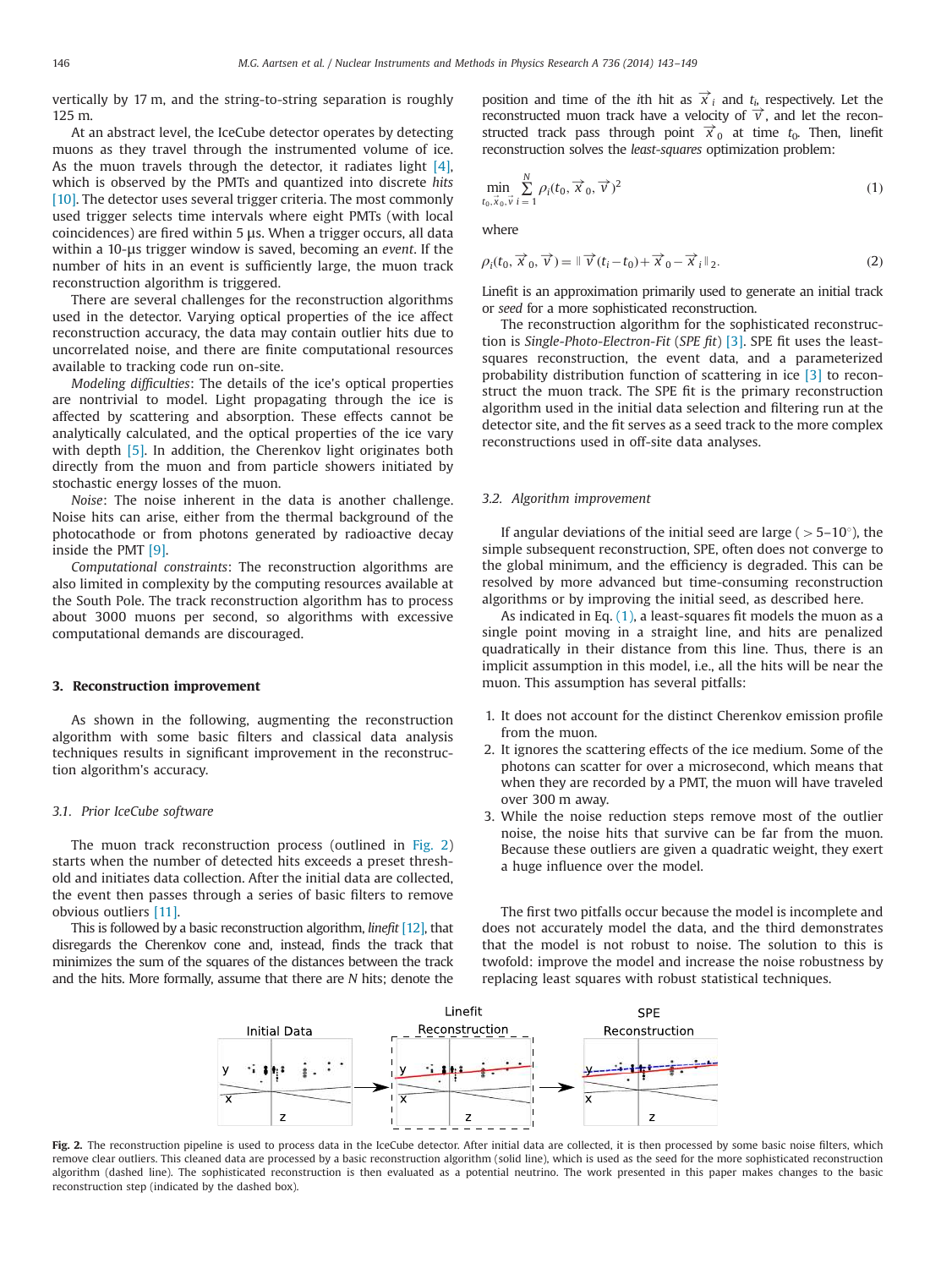## 3.2.1. Improving the model

While disregarding the Cherenkov profile is inherent to the simplified model chosen for speed reasons, removing hits generated by photons that scattered for a significant length of time will mitigate the effect of ignoring the photon scattering in the ice. We found that a basic filter could identify these scattered hits, and improve accuracy by almost a factor of two by removing them from the dataset.

More formally, for each hit  $h_i$ , the algorithm looks at all neighboring hits within a neighborhood of r, and if there exists a neighboring hit  $h_j$  with a time stamp that is  $t$  earlier than  $h_i$ , then  $h_i$ is considered a scattered hit, and is not used in the basic reconstruction algorithm. Optimal values of  $r$  and  $t$  were found to be 156 m and 778 ns by tuning them on simulated muon data with an  $E^{-2}$  power law spectrum.

## 3.2.2. Adding robustness to noise

As described in Eq. (1), the least squares model gives outliers quadratic weight, whereas we would prefer that outliers had zero weight. There are robust models in classical statistics designed to marginalize outliers. We determined that replacing the leastsquares model with a Huber fit [13] improves the reconstruction accuracy.

More formally, we replace Eq. (1) with the optimization problem:

$$
\min_{t_0, \vec{x}_0, \vec{v}} \sum_{i=1}^N \phi(\rho_i(t_0, \vec{x}_0, \vec{v}))
$$
\n(3)

where the Huber penalty function  $\phi(\rho)$  is defined as

$$
\phi(\rho) \equiv \begin{cases} \rho^2 & \text{if } \rho < \mu \\ \mu(2\rho - \mu) & \text{if } \rho \ge \mu \end{cases}
$$
 (4)

Here,  $\rho_i(t_0, \vec{x}, \vec{v})$  is defined in Eq. (2) and  $\mu$  is a constant calibrated to the data (on simulated muon events with an  $E^{-2}$ power law spectrum, the optimal value of  $\mu$  is 153 m).

The Huber penalty function has two regimes. In the near-hit regime ( $\rho \lt \mu$ ), hits are assumed to be strongly correlated with the

#### Table 1

Median angular resolution (degrees) for reconstruction improvements. The first line is the accuracy of the prior least-squares model, and the subsequent lines are the accuracy measurements from cumulatively adding improvements into the basic reconstruction algorithm.

| Algorithm                              | $\theta_{med}$ |
|----------------------------------------|----------------|
| Linefit reconstruction (least-squares) | 9.917          |
| With addition of logical filter        | 5.205          |
| With addition of Huber regression      | 4.672          |
| With addition of outlier removal       | 4 2 1 1        |

muon's track, and the Huber penalty function behaves like least squares, giving these hits quadratic weight. In the far-hit regime  $(\rho \geq \mu)$ , hits are given linear weights, as they are more likely to be noise.

In addition to its attractive robustness properties, the Huber fit's weight assignment also has the added benefit that it inherently labels points as outliers (those with  $\rho \geq \mu$ ). Thus, once the Huber fit is computed, we can go one step further and simply remove the labeled outliers from the dataset. A better fit is then obtained by computing the least-squares fit on the data with the outliers removed. The entire algorithm has a mean runtime that is approximately six times longer than Linefit's mean runtime.

## 3.3. Results

The goal is to improve the accuracy of the reconstruction in order to better separate neutrinos from cosmic rays. Thus, we present three measurements: (1) the accuracy change between linefit and the new algorithm; (2) the accuracy change when SPE is seeded with the new algorithm instead of linefit; and (3) the improvement in separation between neutrinos and cosmic rays.

To measure the improvement generated by the changes, we use the metric of median angular resolution  $\theta_{\text{med}}$ . The angular resolution of a reconstruction is the arc-distance between the reconstruction and the true track. The dataset is drawn from simulated neutrino data and is designed to be similar to that observed by the detector.

We can improve the median angular resolution of the basic reconstruction by 57.6%, as shown in Table 1. Seeding SPE with the improved basic reconstruction generates an improvement in the angular resolution of 12.9%. These improvements in the reconstruction algorithm result in 10% fewer atmospheric muons erroneously reconstructed as up-going, and 1% more muons correctly reconstructed as up-going.

## 4. Coincident event improvements

In the second study, we look at the problem of determining when more than one muon has entered the detector. In the most common case, a single muon will pass though the detector and generate an event before exiting. These events are processed by the pipeline described in Fig. 2. However, for roughly 9% of the events collected by the data collection algorithm, more than one muon will be passing though the detector simultaneously, an occurrence known as a coincident event.

One of the primary sources of background noise in IceCube analyses is coincident background muons that have been erroneously reconstructed as neutrinos. To see why this occurs, consider the coincident event shown in Fig. 3. There are two clear groups of hits; however, the reconstruction algorithm treats them



Fig. 3. In this example, an event that is clearly composed of two muons (actual tracks shown as dashed lines) is treated as a single muon, and, thus, the reconstruction (sold line) is inaccurate.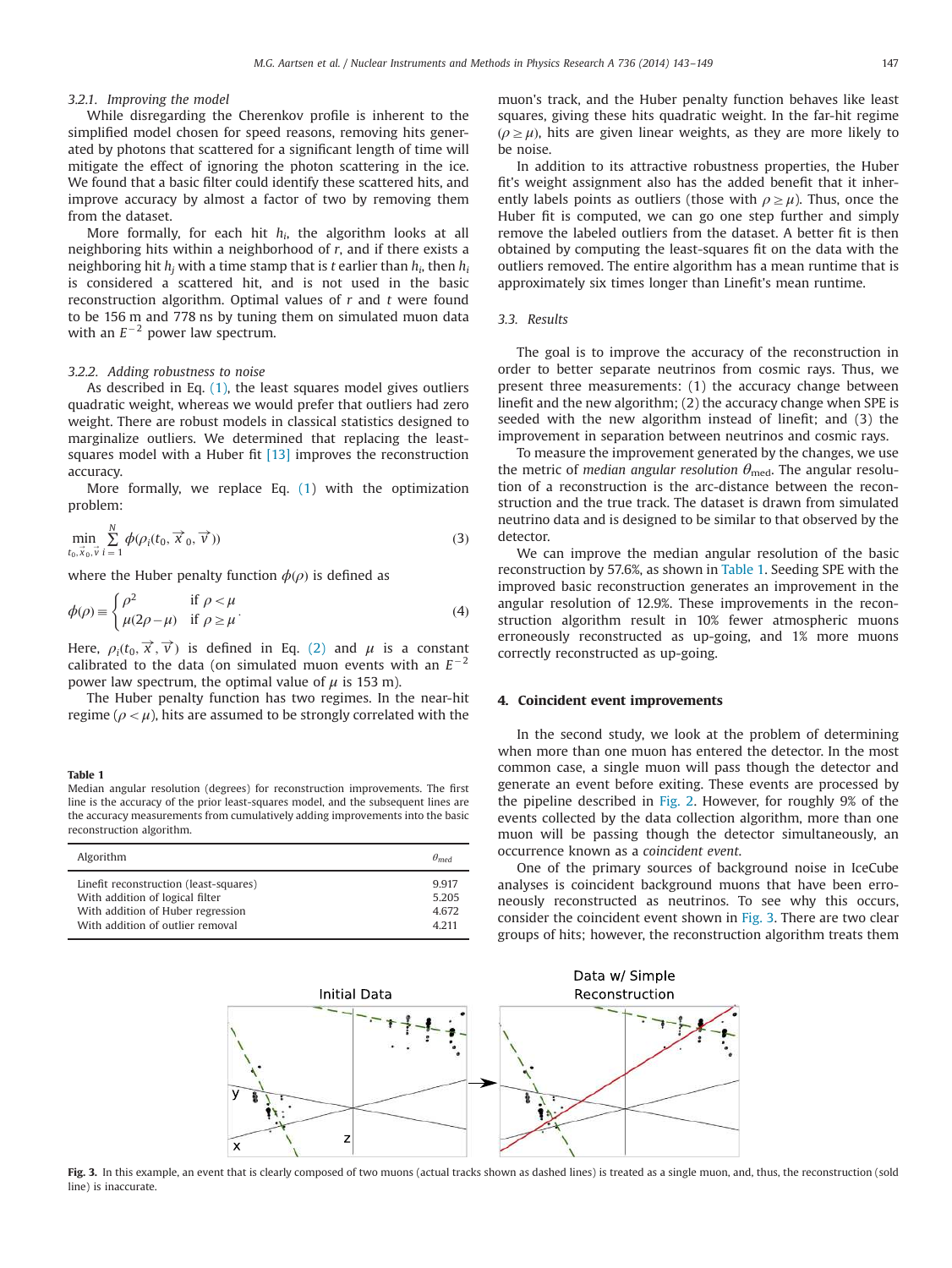

Fig. 4. Ideally, the detector would split coincident events before computing the reconstruction. Splitting the event results in more accurate reconstructions (reconstructions shown as solid lines, true muon tracks shown as dashed lines). Note the difference in the reconstructions compared with Fig. 3.

as a single group, resulting in an erroneous reconstruction. In the ideal case, the reconstruction algorithm would identify coincident events and split them, as in Fig. 4.

The challenge in this example is determining the number of muons in an event. Our studies show that a simple spatial clustering algorithm can solve this classification problem with less than 2% error.

## 4.1. Prior IceCube software

Coincident events have been a concern in the IceCube analysis [14] for years, and some software has been developed to handle coincident events. As a baseline of comparison, we use the TTrigger software, which is described in Ref. [15].

## 4.2. Algorithm improvement

Here, we present a proximal clustering algorithm. The intuition in proximal clustering is that points local in space and time are probably from the same muon. The proximal clustering algorithm iterates through each pair of hits  $(i, j)$  and builds an adjacency matrix A as

$$
\mathbf{A}_{ij} = \begin{cases} 1 & \text{if } \|\Delta x^2 + \Delta y^2 + \Delta z^2 + (c\Delta t)^2\|_2 \le \alpha \\ 0 & \text{otherwise} \end{cases}
$$
(5)

where  $\Delta x$ ,  $\Delta y$ ,  $\Delta z$ , and  $\Delta t$  are the space and time differences between the pair of hits, and  $\alpha$  is tuned to the data (in this application, the optimal value of  $\alpha$  is 450 m). The clustering can be recovered by extracting the connected components of the graph defined by A. A connected component of a graph is a subgraph such, that there exists a path between any two vertices of this subgraph.

## 4.2.1. Improving the model

When implemented naively, proximal clustering succeeded for the majority of the events, but it failed if there was a gap in the muon track, which can occur when the muon travels through dusty ice layers with short scattering length. If there is a significantly large gap, the algorithm erroneously separates the hits into two clusters.

To compensate, an additional heuristic is added, track connecting. After the data segmentation is finished, track connecting determines if separate clusters should be combined. It computes the mean position and time of each cluster, and connects a hypothetical muon track T between each pair of subspaces.

It checks if the speed s of the hypothetical track is within 25% of the speed of light c, and it checks that the mean distance between hits and  $T$  in both clusters is less than 60 m. If  $T$  passes both checks, the clusters are combined.

#### 4.2.2. Adding robustness to noise

Proximal clustering is susceptible to noise. Noise hits close to two disjoint tracks will be considered adjacent to both tracks and, thus, can connect the two tracks in the adjacency matrix.

One heuristic that worked well at mitigating this problem was to not use all of the hits in building the adjacency matrix. During data collection, some hits are flagged as having a local coincidence condition, which indicates that both the hits and a neighboring PMT reported a hit. These hits have a high probability of not being noise hits and, thus, exclusively using them to build the adjacency matrix mitigates the problem of erroneously connecting two tracks.

After the proximal clustering algorithm has extracted the tracks from the adjacency matrix, the hits not used in the construction of the adjacency matrix are simply assigned to the closest reconstructed track.

# 4.3. Results

There were two competing goals for coincident event detection algorithms: the algorithm should be conservative enough that events containing single tracks are not erroneously split, and aggressive enough that a useful fraction of coincident events are split correctly. Our algorithm is tuned to keep almost all of the single events correctly unsplit, while still correctly splitting 80% of the coincident events.

# 4.3.1. Measurements

We modified the reconstruction pipeline shown in Fig. 2, in between the noise cleaning and the basic reconstruction, by adding a step for coincident event detection, as shown in Fig. 4. This step takes cleaned data and attempts to classify the event as a single-track or multiple-track event.

We ran each algorithm on two datasets of simulated data. One dataset comprised single-muon events, and the other dataset comprised multiple-muon events. In each dataset, we measured the classification error E, which is the fraction of events that were misclassified. To get a global measurement, we computed the total error  $E_{tot}$ , defined as